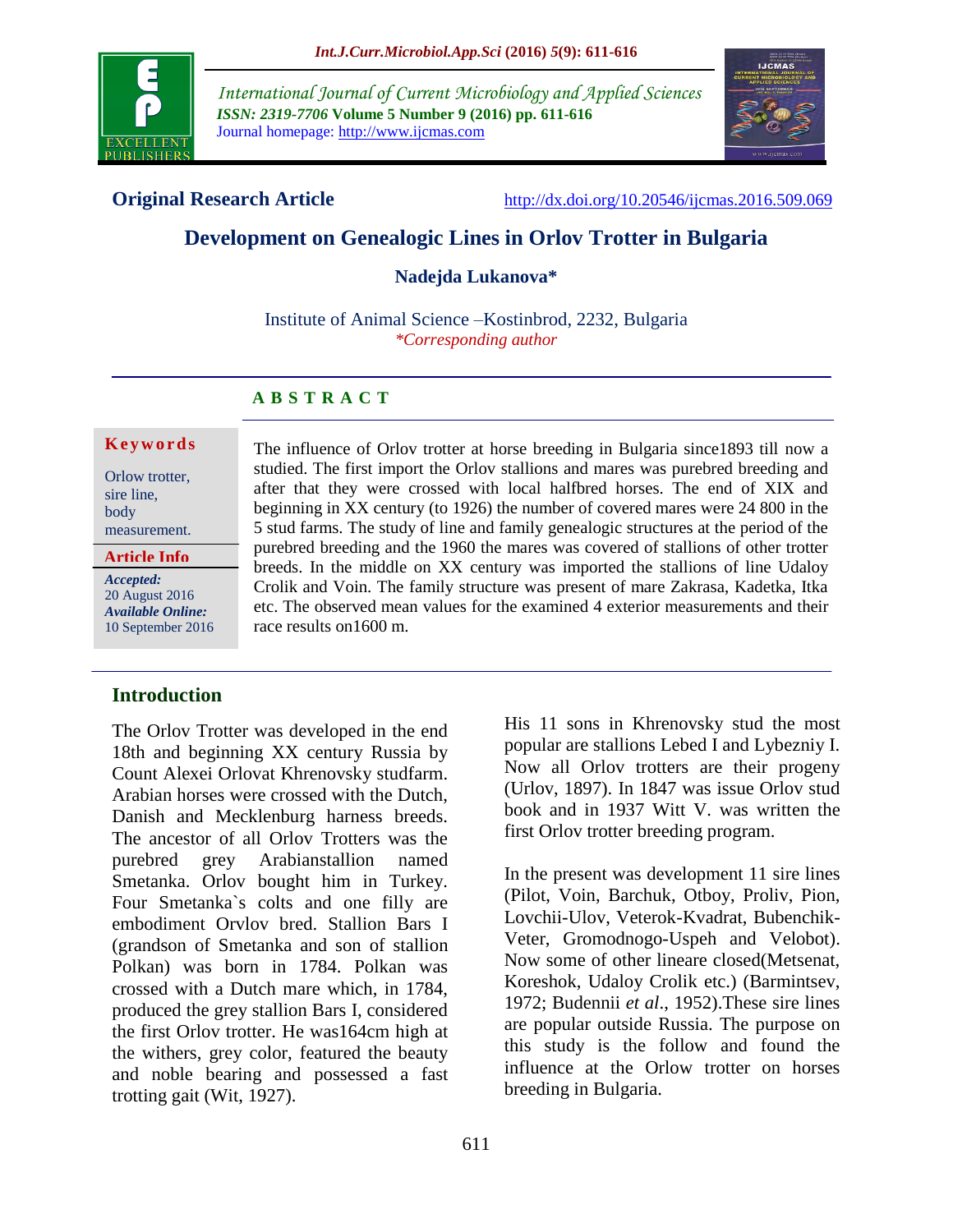#### **Materials and Methods**

As a source of information we used annual zootechnical records from Stefan Karaja stud farm and the original pedigree the horses. We used exterior measurements and breeding details for Orlow trotter and result of their race career. We used the method of variational analysis for body measurements.

#### **Result and Discussion**

Development of horse breeding in Bulgaria are relete with important stallions and mares from different breeds. There were used for army and in agriculture and transport. The local horse in Bulgaria are crossed with Arabian, Thoroughbred, Orlow troter, Gidran, Nonius and other half bred and heavy breeds. The influence at Orlow trotter in Bulgarian breeds not study yet. The end of XX centaury after reconstructionin stud farms in Bulgaria they start work with Orlow trotter.

According to Petrov (1927) in the period 1883-1887 in stud farm Kabiuk-Shumenhad 108 stallions and 550 mares. 8 of them were stallion by region farms and 15 Orlow trotter mares. Among them were 17 mares with unknown pedigree but may be the are Orlow trotter.

One of mission on the stud farm between1894-1923 were to delivered Orlow trotter for breeding with purpose improvement native horse breeding. The first was imported 26 Orlow stallions. Between 1894-1926 Bulgaria have 16 stallions – "Kabiuk" stud farm in Shumen, "Klementina"–Pleven and regional stud farms in Plovdiv, St. Zagora, Ruse and Kayaburun (Yambol). The same stallions were covered 24 801 mares (table 1).

Between 1893-1986 in stud farm Klementina, were used 8 Orlow trotter stallions (Priytni, Zefir, Risak, Kolesnik I,

Vasilchik, Omar, Voronensk and Arnaud) and 2 halfbred trotters (Arap and Vasilchik I). They have 40 progeny (12 mare and 18 stallions). After that these trotters used for Pleven horse bred (National bred) (Tsankov, 1987).

Petrov and Hajidimitrov (1936) was separated imported stallions and their sprogeny to following lines:

### **Line of stallion Voronenok**

StallionVoronenok (1893), dark bay, was born in Russia (155 cm) and after that was imported from stud farm on Iv. Intziorarif. The sire was in "Kabiuk" stud farm between 1897-1905, he was covered 286 mares. It`s 4 sons (Vidin, Vulkan, Voyn and Volantir) at the period 1905-1909 were covered 278 mares. In 1906 Voronenok was sold in "Klementina" stud farm where he was used like to sire to 1911 and covered 164 mares. In the same stud farm 7 of his sons covered 1 211 mares between 1920-1927 his sons Vashington and Voynik covered 660 mares in stud farm in Plovdiv city.

### **Line of stallion Stepeni**

In Kabiuk stud Stepeni`s sons (Strahil, Sasho and Solun) covered 904 mares. For period 1912-1926 sons of Strahil covered 1289 mares. Stallion Stroen (son of Strahil) Covered508 maresfrom1914 to1925.

### **Line of stallion Chernyo**

Stallion Chernyo was born in Russia, 1893 (160 cm). He was in "Kabiuk" stud farm from 1897 to 1905 and was covered 113 mares. His sons covered 1446 mares.

Chernyo`s son – stallion Chirpan was in Plovdiv city from 1920 to 1925 and was covered 250 mares.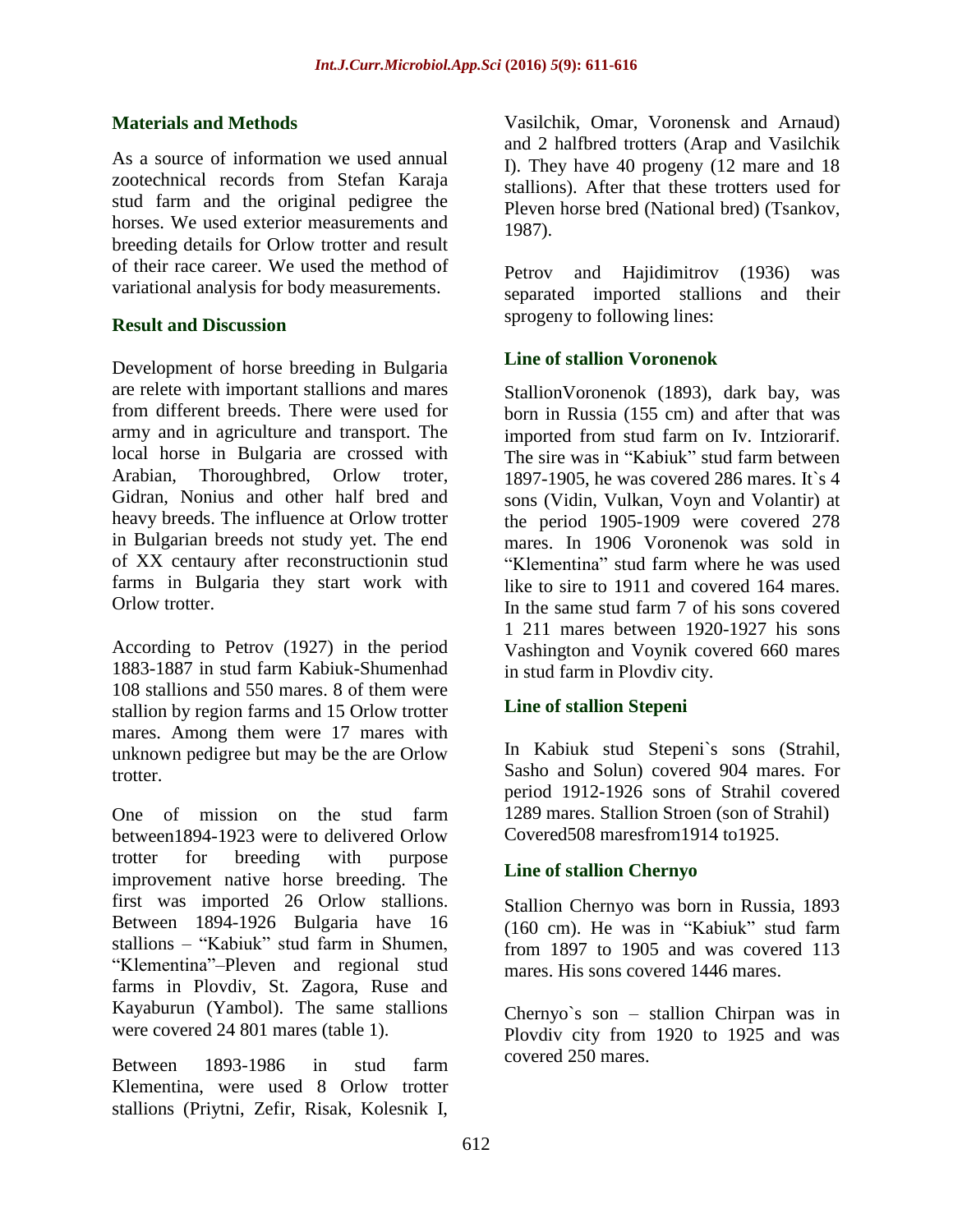### **Line of stallion Bludliviy**

In1900 stallion Bludliviy, black, 1896 (158 cm) was imported from stud farm of Prince D. Konstantino vichto "Kabiuk" stud farm. There was covered 273 mares. Four sons (Boris, Baytar, Bota and Bronenosetz) was covered 524 mares. The stallion Bota was a successor of the line with his sons (Borislav, Boba, Bostan and Baskovetz). Between 1915-1927 they are covered 1 072 mares.

## **Line of stallion Mech**

A stallion Mech, black, born 1894 (162 cm) by Mirovoy was imported from Russia. From 1911 to 1913 he was in "Kabiuk" stud farm and covered 25 mares. Between 1917- 1928, 12 of his sons was covered 4 272 mares in Shumen region. One of them –a stallion Melburnwas a successor of the line with 2 sons –Molodetz and Mercur. They was covered 148 mares. In Kayaburun the stallion Melburn and his sons covered 977 mares for 10 years (1915-1924). In 1901 a stallion Mech was covered 60 mares in St. Zagora city. This line was characterized with many covered mares.

# **Line of stallion Zhelezniy**

Zhelezniy`s sons covered 123 mares in "Kabiuk" stud farmfor 2 years (1905 and 1906). In "Klementina" stud farm the covered mares was 493. In Plovdiv city one stallion of this line was covered 265 mares for a period 1920-1925.

# **Line of stallion Vasilchik**

The stallion Vasilchik was born in Russia, 1893. He was covered 245 mares in "Klementina" stud farm between 1897-1899 and 1909-1911. His progeny covered 1 017 mares. A Vasilchik`s grandson, a named Zarko, 1916 was in St. Zagora city in 1929 and he was covered 53 mares there.

# **Line of stallion Zefir**

The stallion Zefir, 1893 by Uran was born in Russia. He used to sire in "Klementina" from 1897 to 1899 and covered 130 mares. His sons covered 1383 mares.

This lines not correspondence with official genealogical structure in Orlow bred. Unfortunately bulgarian breeders don`t have enough resours for papers and documents. For other stallions for breeding don`t have pedigree and breeding information. Interest fact is that the imported stallions was black and bay colors although Orlow trotter characterized with grey color (46%), black (28%) and bay (20%) (Rozdestvenskaya and Kreshihina. 1988).

In 1924 at Agriculture meeting was decided that horse breeding in Bulgaria was development in 2 directions –riding and light harness horses and draft work horse. In "Kabiuk" stud farm opening 3 sections: Arabian, Anglo-Arabian and Anglo-Normand (Nonius). Sections of Ardennes, Percheron, trotter and Thoroughbred was finished –they are not appropriatefor height on local horse breeding and agriculture works (Petrov, 1927). This is the end of first period of Orlow trotter in Bulgaria.

In 1954 was imported Orlow trotters again. Now they used for improving on native horse and horse sport. The first was imported from Russia 3 stallions (Vorobishek, Perlamutr and Guslyar) and 8 mares. The stallions Vorobishek and Perlamutr was renamed on Apolon and Pompey. The used in "Stefan Karaja" stud farm-Balchik. Stallion Vorobishek (Apolon), 25.04.1950,body measurement 160/163/176/20. He was representative on line of Udaloy Crolik. 31 horses of same line was finished on 1609 m with 2.20 min;6 horses-2.15 min; 2horses  $-2$ . Now this sire line is closed.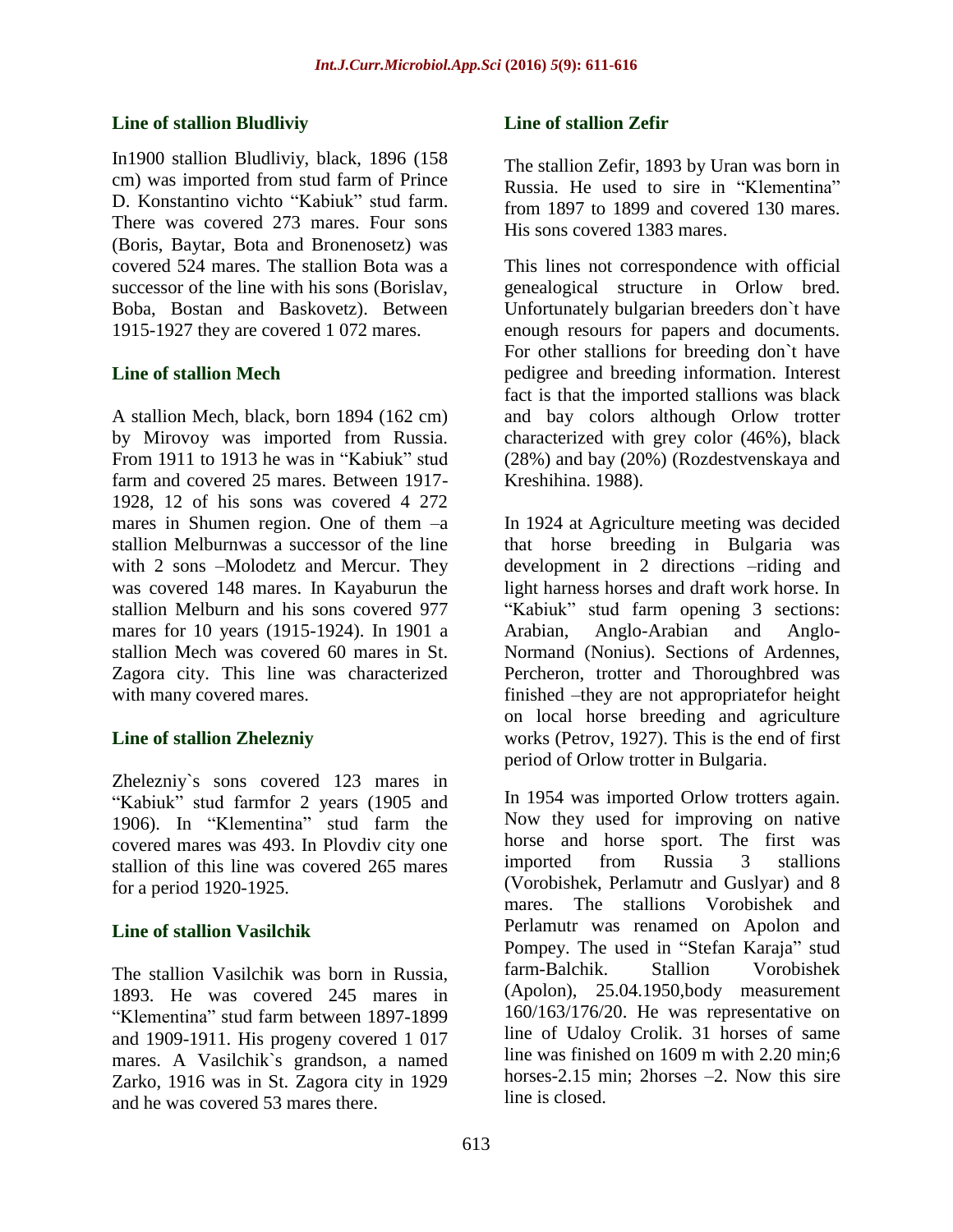| <b>LINE</b>             | Cover mares    |                          |                          |                          |                |         |  |
|-------------------------|----------------|--------------------------|--------------------------|--------------------------|----------------|---------|--|
|                         | <b>Kabiukk</b> | Klementina               | Kayaburun                | St. Zagora               | Ploydiv        | Total   |  |
| Voronenok               | 564            | 1 3 7 5                  | $\overline{\phantom{0}}$ | $\overline{\phantom{0}}$ | 660            | 2 5 9 9 |  |
| Stepeni                 | 2 701          | -                        | -                        | ٠                        | ۰              | 2 7 0 1 |  |
| Chernyo                 | 1559           | ٠                        | -                        | $\overline{\phantom{0}}$ | 250            | 1809    |  |
| <b>Bludliviy</b>        | 1869           | $\overline{\phantom{0}}$ | $\overline{\phantom{0}}$ | $\overline{\phantom{0}}$ | $\blacksquare$ | 1869    |  |
| Mech                    | 4 4 2 0        | ٠                        | 977                      | 60                       | ۰              | 5457    |  |
| Zhelezniy               | 123            | 493                      | -                        | -                        | 265            | 881     |  |
| Vasilchik               | ٠              | 1017                     | -                        | 53                       | ۰              | 1 0 7 0 |  |
| Zefir                   | ٠              | 1513                     |                          | ٠                        | -              | 1 5 1 3 |  |
| Other trotter stallions | 1 0 0 1        | 3669                     | 639                      | 1 2 5 7                  | 336            | 6 9 0 2 |  |
| <b>Total</b>            | 12 2 3 7       | 8 0 6 7                  | 1616                     | 1 3 7 0                  | 1 5 1 1        | 24 801  |  |

# **Table.1** Number of covered mares by stallions (line and region) (by Petrov and Hajidimitrov, 1936)

### **Table.2** Body measurement on Orlow stallions

| traits              | stallions |        |             |           |  |
|---------------------|-----------|--------|-------------|-----------|--|
|                     | n         | х      | $S_{\rm X}$ | <b>SD</b> |  |
| height at withers   | 6         | 159,83 | 1,14        | 2,79      |  |
| body length         | 6         | 161,50 | 1,67        | 4,09      |  |
| chest circumference | 6         | 184,67 | 3,09        | 7,58      |  |
| bone<br>cannon      | 6         | 20,55  | 0,20        | 0,48      |  |
| circumferenc        |           |        |             |           |  |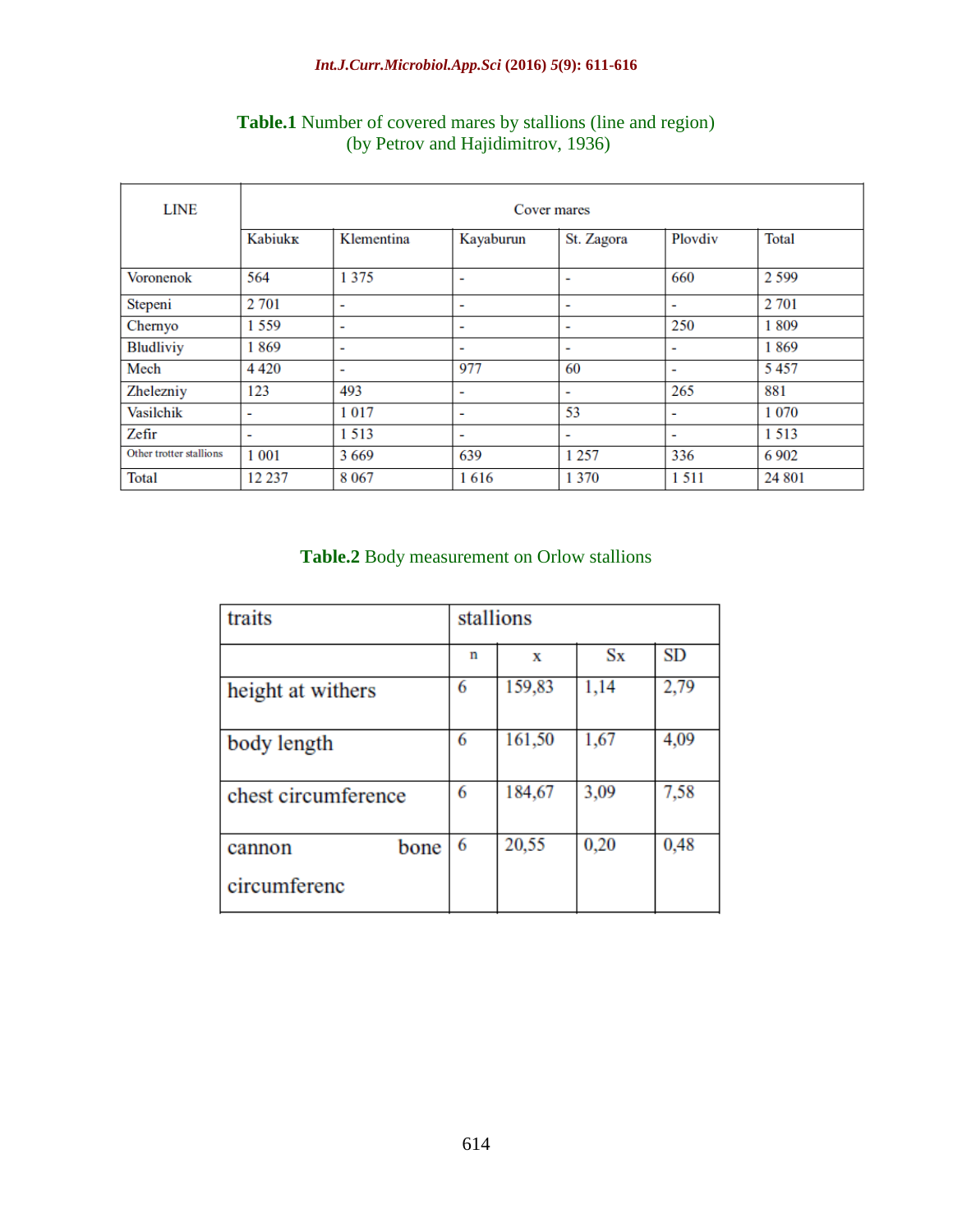

#### **Fig.1** Line structure of Orlow bred

After imported (1954) on stallion Vorobishek he covered Orlow mare, Danubian and halfbred mares. He use 6 breeding season and was covered 49 mares (10 barren, 5 abortion, 34 foaling –18 colt and 16 filly). Stallion Perlamutr, 29.03.1950, body measurement159/162/181/20(fig. 1). He was representative on line of stallion Voin. The progeny of this line have the best race results. In Russia 318 horses have 2.20 min; 94 horses –2.15 min; 12 horses –2.10 min (1609 m). The stallion Voin died on 1958. He covered 60 mares –10 barren, 6 abortion, 44 foaling (24 colt and 20 filly). His representative was stallion Povelitel (1957) and stallion Plamak (1961) (Voin`s grandson). 6 of Voin`s sons was used in regional stud farms.

Body measurement was calculated via statistic analyze. Standard deviation by chest

circumference is 7.58. By cannon bone circumference variation is low (table 3).The result of body measurement is lower by Barmintsev results (1972) -height at withers162.1; body length 163.6; chest circumference183.8 and cannon bone circumference20.6.

Today Orlow bred are breeding in Russia – Hrenovski, Chestmenski, Moslowski, Permski and Altayski stud farm and Ukraine –Dubrovski stud farm. In 2011 was registry 1 stallion and 4 mares in Lithuania (Kalinkina, 2011). In Bulgaria Orlow trotter not breeding than 1980.

Orlow trotter have 700 registry horses in Russia and for that the bred was registry in FAO (Kalinkina, 2000).

In conclusion, Orlow bred was used for